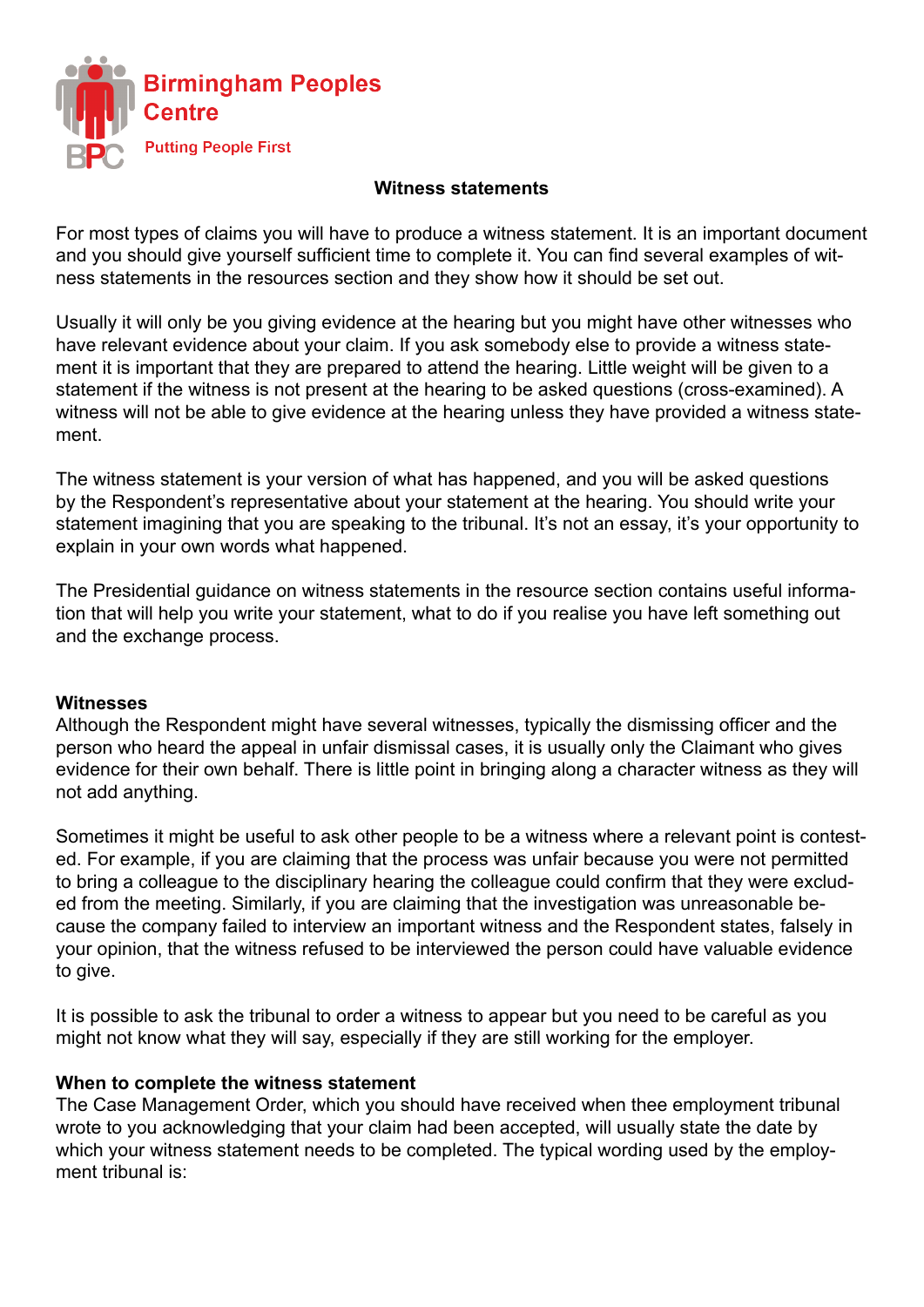"By no later than 17th May 2018 the claimant and the respondent shall prepare full written statements of the evidence they and their witnesses intend to give at the hearing. No additional witnesses may be allowed at the hearing without permission of the Tribunal. The written statements shall have numbered paragraphs. The claimant and the respondent shall send the written statements of their witnesses to each other. Two copies of each written statement shall be provided for use by the Tribunal at the hearing (and not before)."

The sooner you start on your witness statement the better. It is likely to take longer to complete than you think. If you start early you will have time to reflect on what you have written and to make changes to improve it. We are happy to read what you have written and provide useful feedback.

# **What to include in the witness statement**

The witness statement should be your "story" of what happened and include all relevant facts. It will not look good if when questioned at the hearing you say something that is not in your statement. It will also undermine your credibility if when questioned you contradict what you have said in your statement.

When writing your witness statement, you should refer make to what you wrote in your claim form and ensure that you are consistent in what you are saying. If you realise you have made a mistake on the claim form, then you should explain in your statement how the mistake occurred.

It is best to describe what occurred in date order. Don't make your paragraphs too long and number each paragraph. The witness statement is not the place to make legal arguments it should be a factual account of the relevant events. Where appropriate use the actual words that were said by either yourself or others.

The witness statement should explain what you have done to find alternative employment to mitigate your losses. If you are claiming that you have suffered discrimination you should describe how being discriminated against made you feel.

You should end your statement by detailing what you are claiming and refer to your schedule of loss. For example, "I believe that my dismissal was unfair, and I am claiming compensation as detailed in my schedule of loss [page 43]."

### **Exchanging witness statements**

It is usual for the Claimant and the Respondent to exchange their witness statements at the same time on the date given in the Case Management Order. Exchange is normally completed by email and both parties should have agreed a time for exchange beforehand. At the set time you should email or phone the Respondent's representative to ensure that they are ready to exchange.

If for some reason either party is not ready to exchange it should be possible to agree a short delay and set an alternative date with the other side. However, if the date of exchange is close to the hearing date you will have less time to prepare the questions you want to ask the Respondent's witnesses.

### **Referring to the hearing bundle**

The employment judge will usually only read those documents in the bundle that are brought to their attention. One way to do this is in the witness statement. The hearing bundle will have page numbers and every time you mention a document in the witness statement you should include the relevant page number(s). For example, "I appealed my dismissal by letter dated 20th March 2018, in which I explained that my dismissal was unfair because the company did not interview relevant witnesses [pages 34-35]." If you are only referring to a specific part of a document then insert the paragraph number and page number in the statement, **[para 3 page 45].**